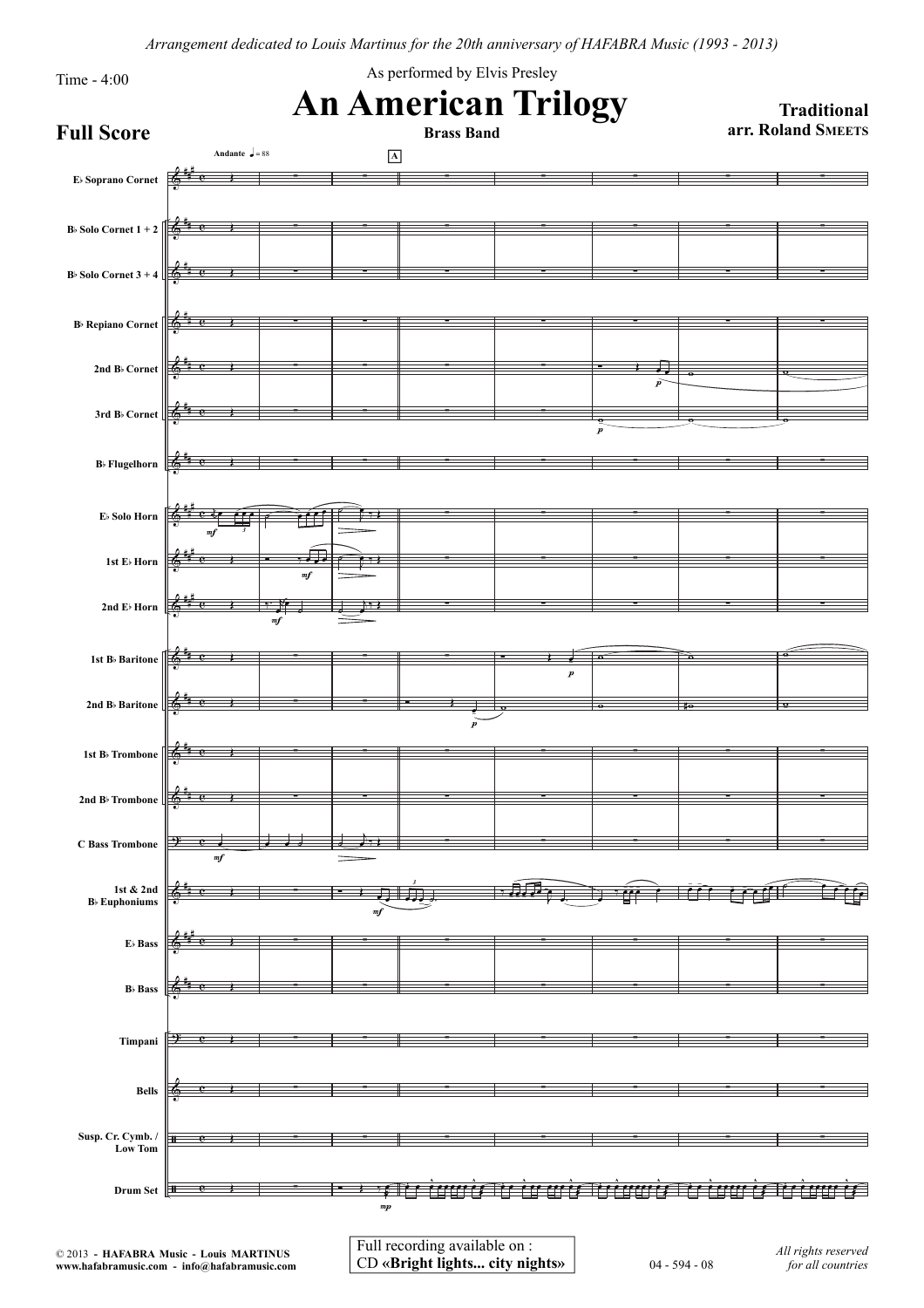

WW.l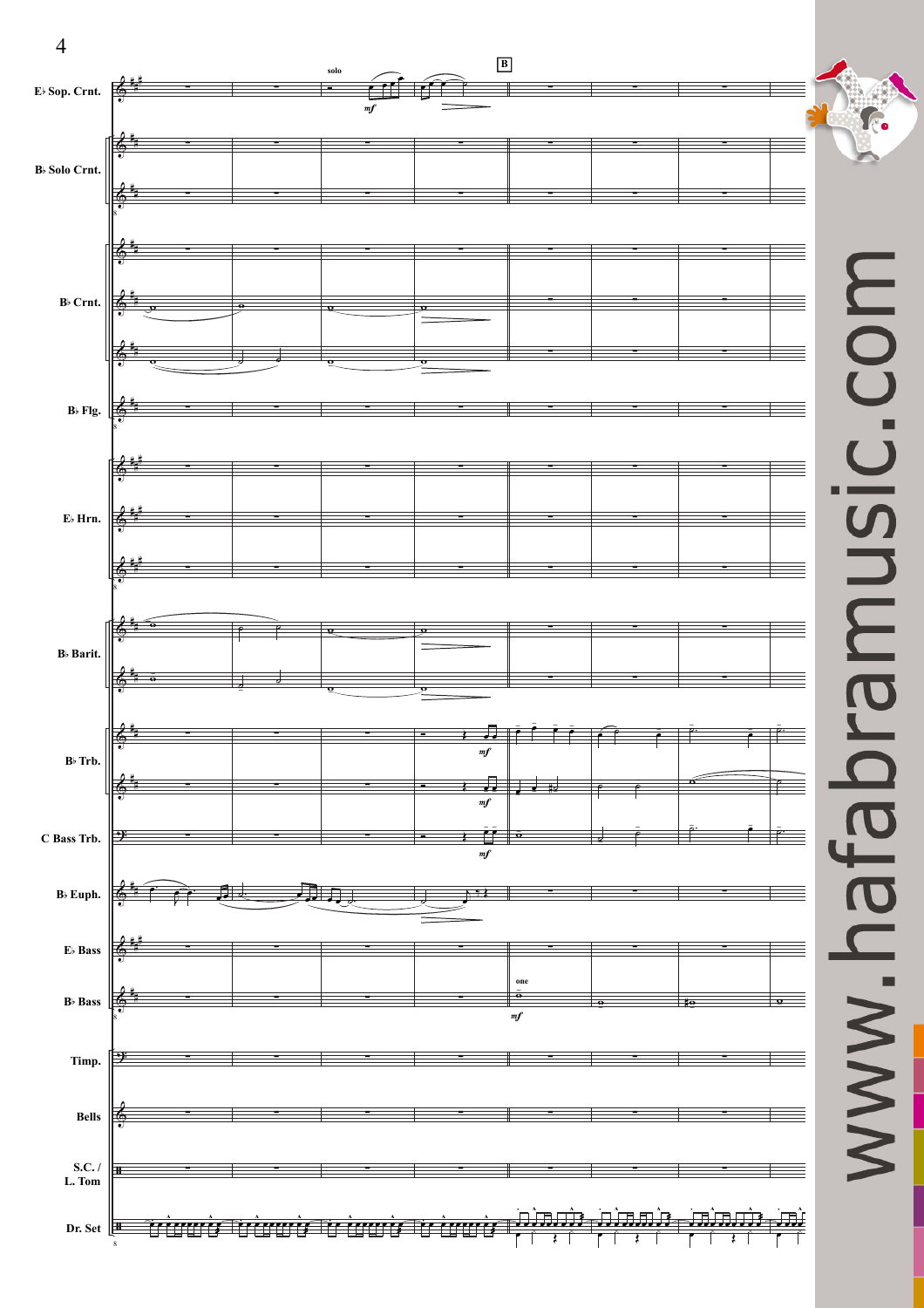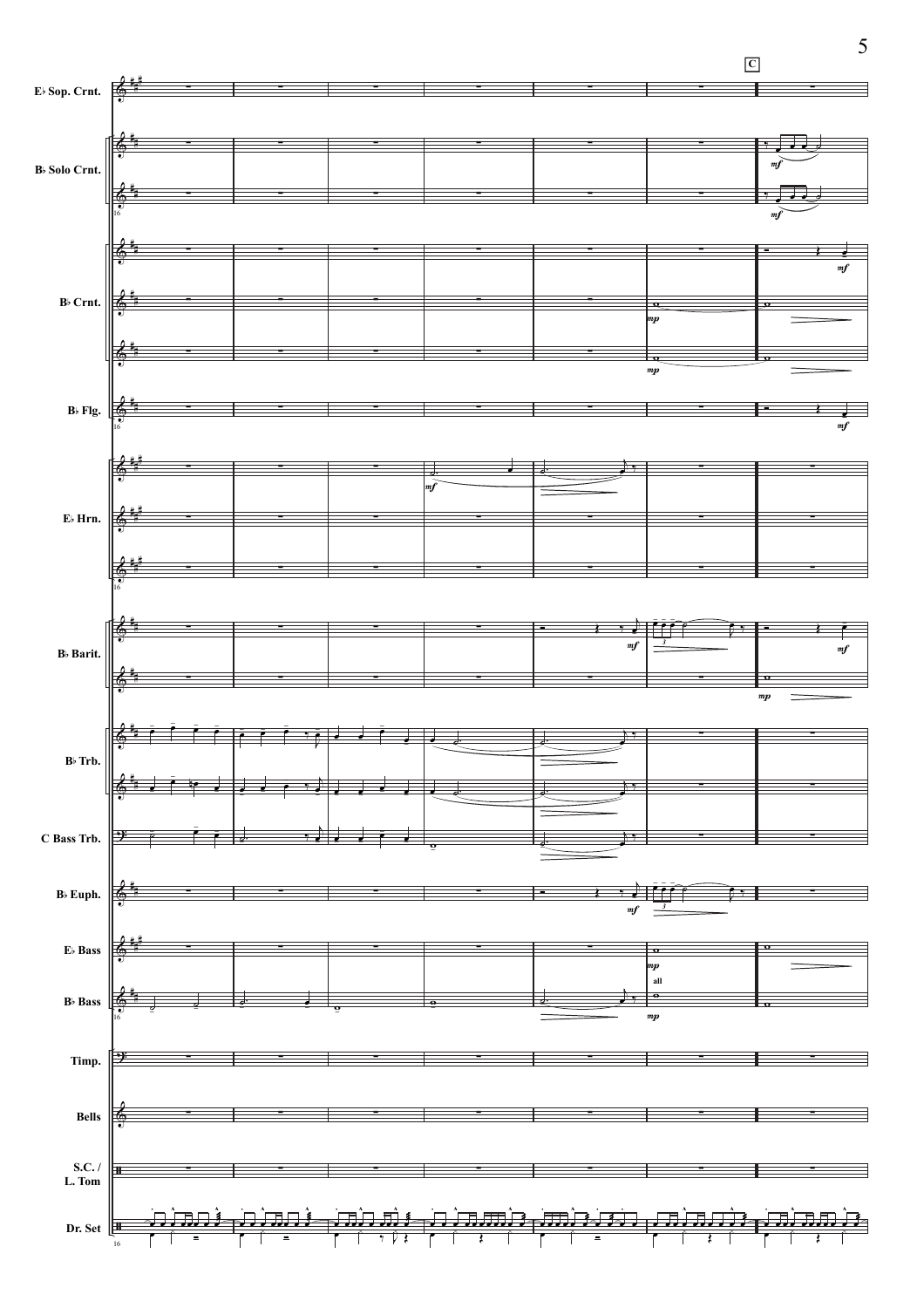

NW-I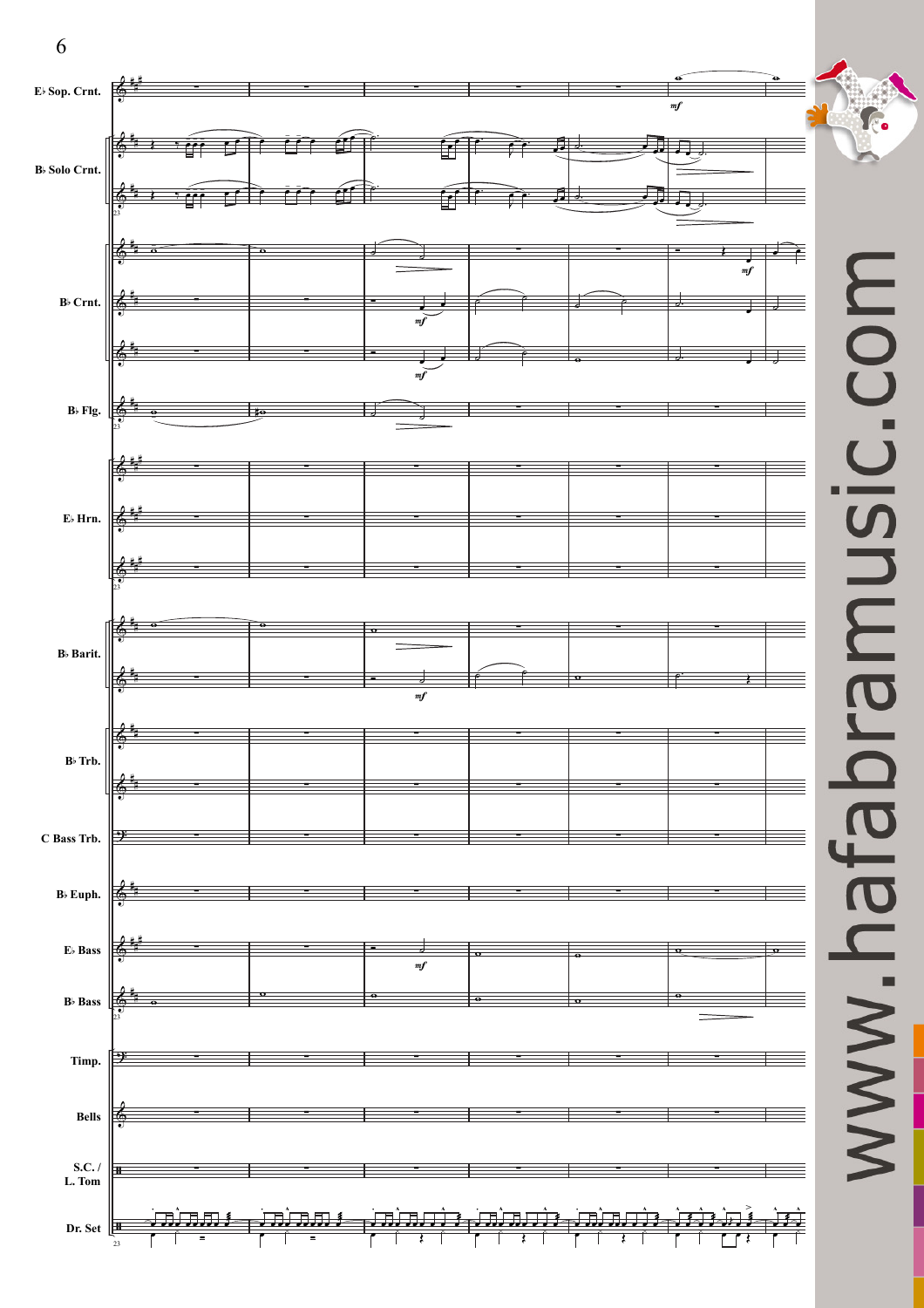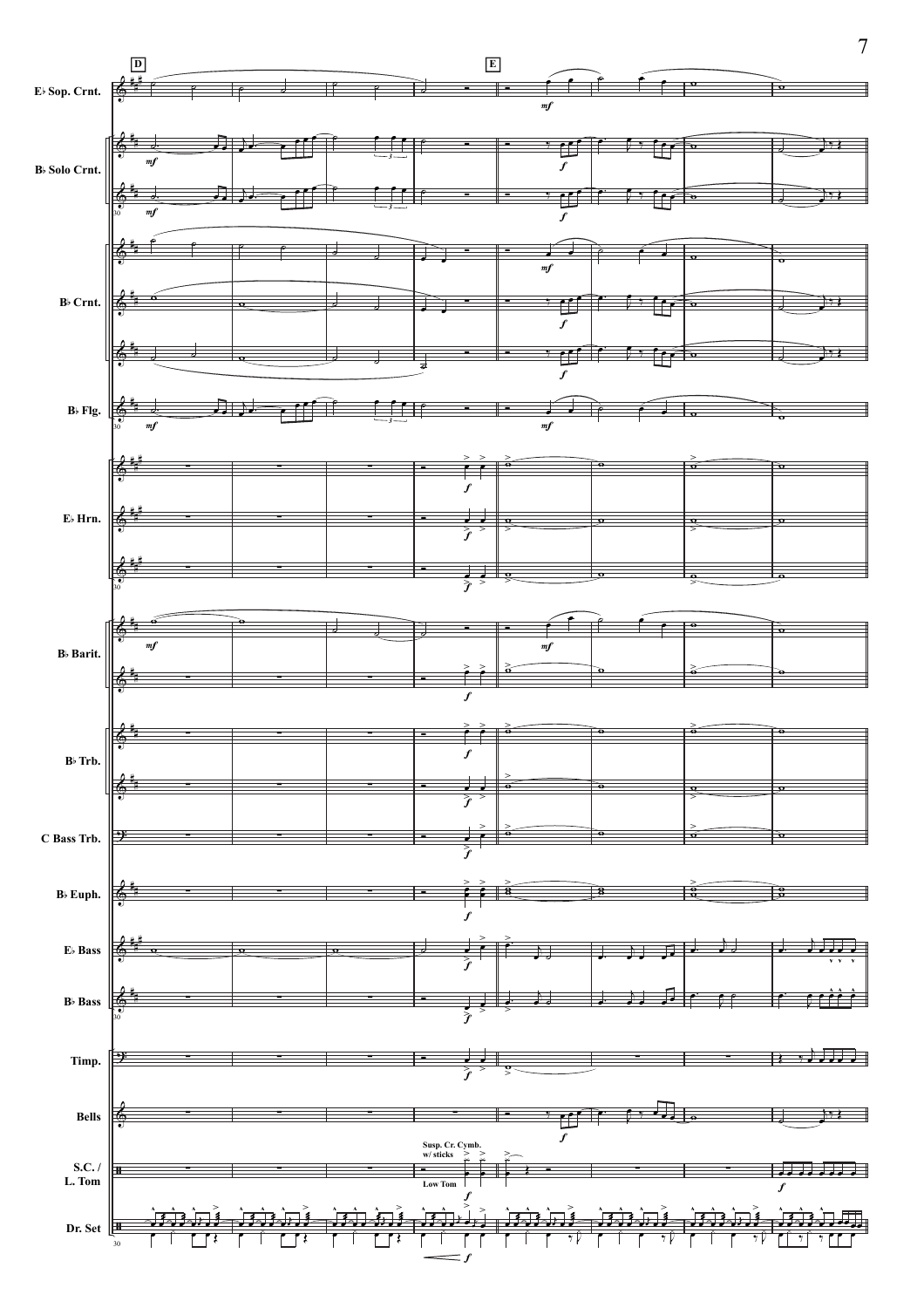

USIC.COM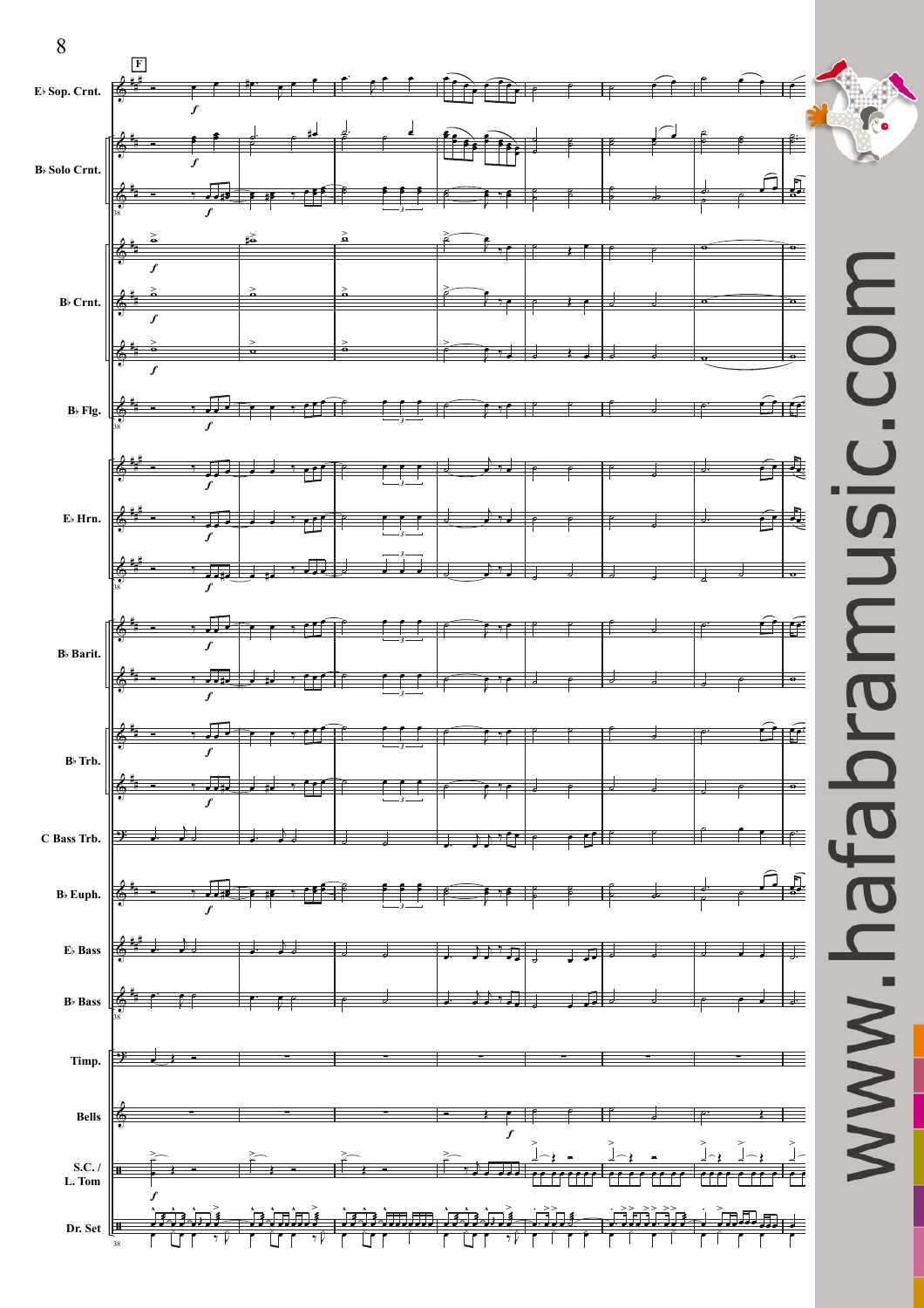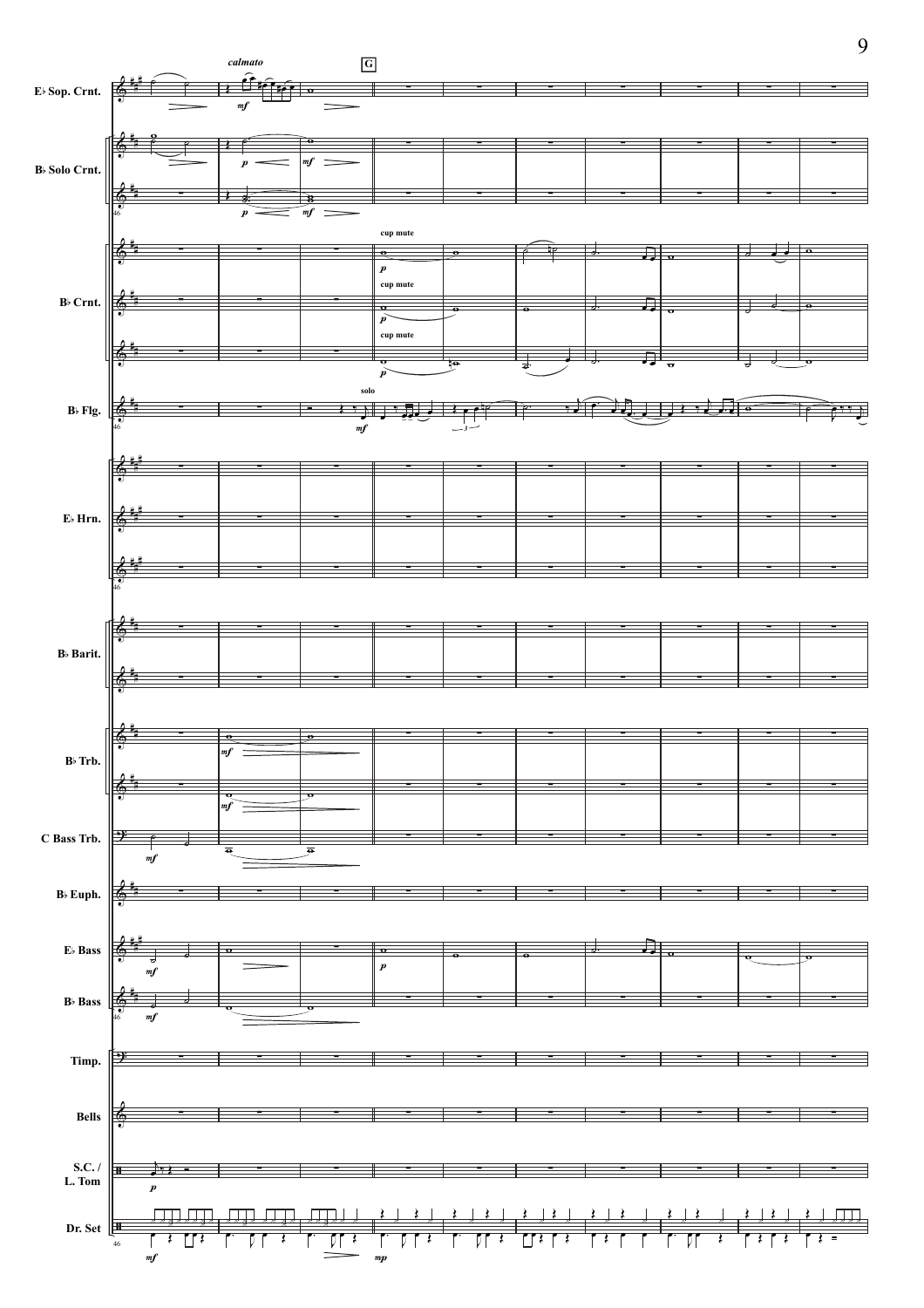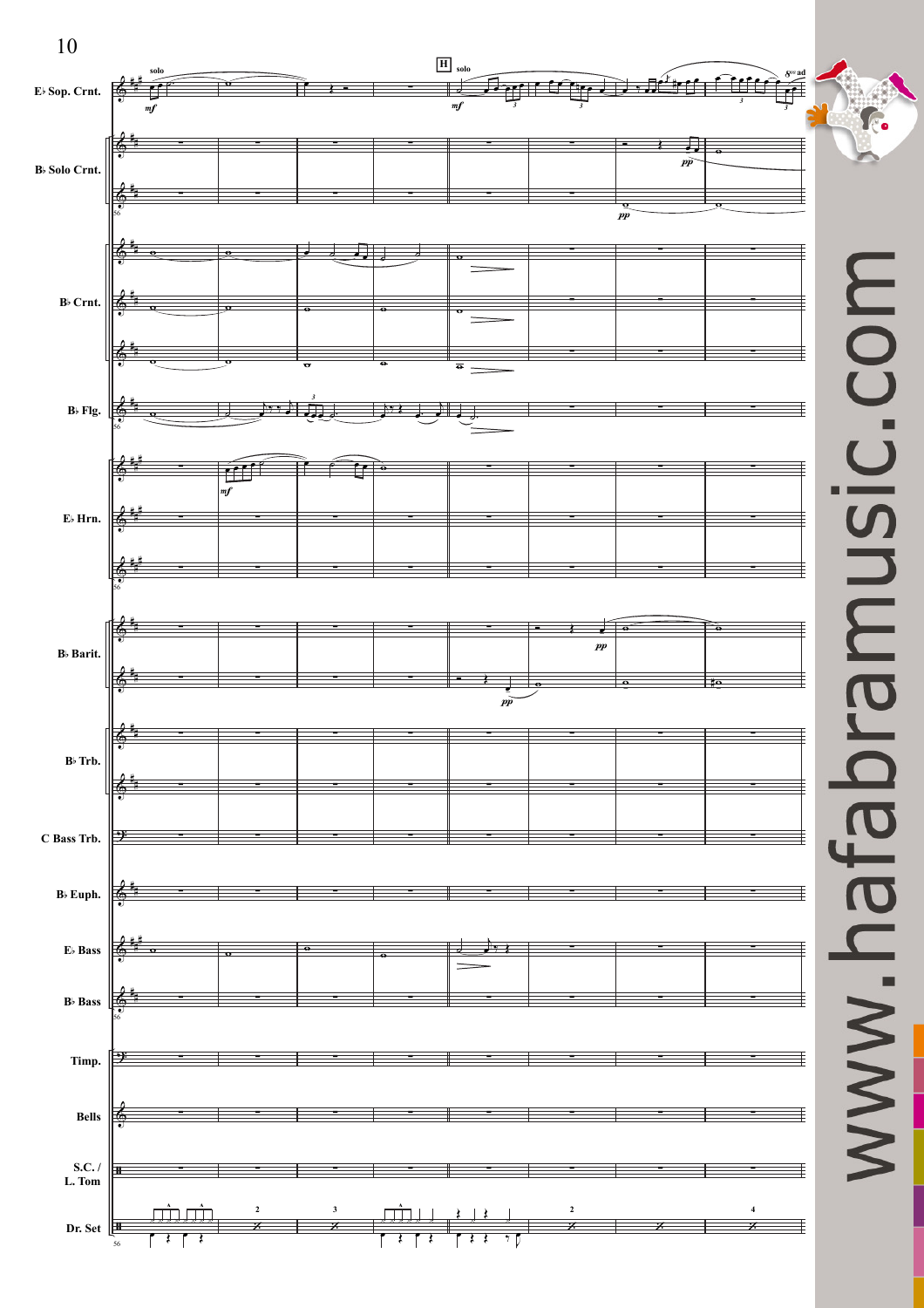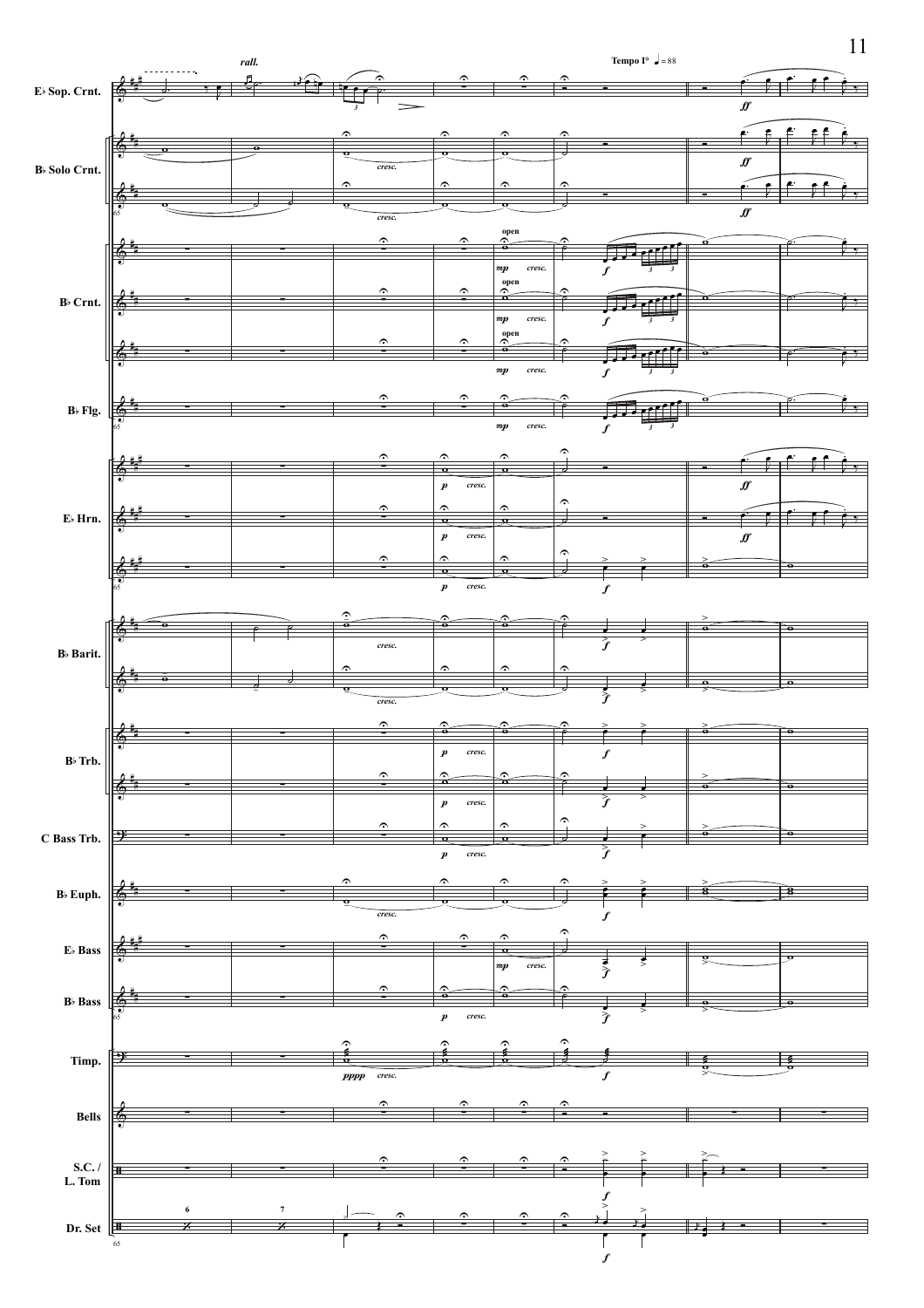

WW.I